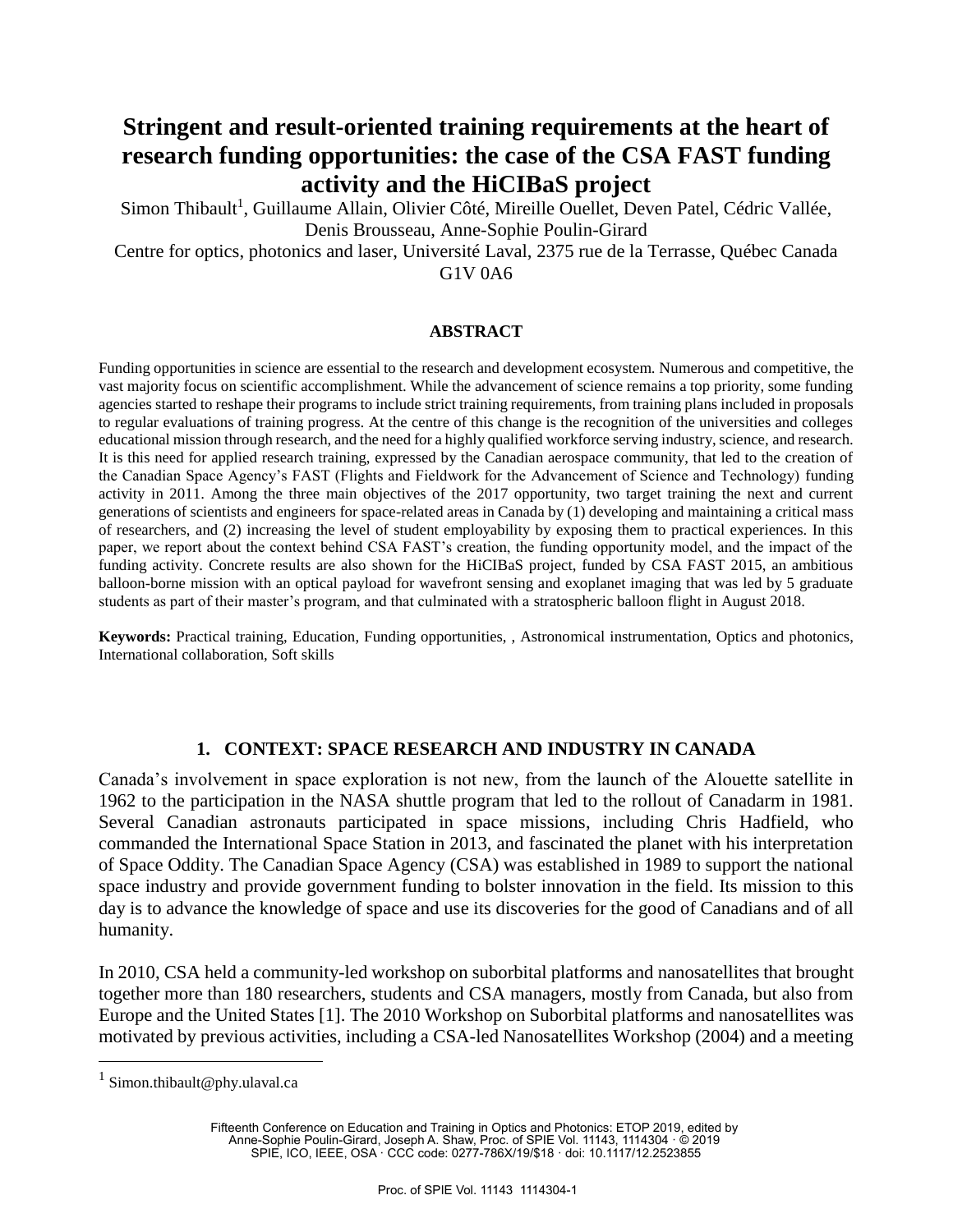of the user community for suborbital platforms in 2007. One of the key elements that came up from these meetings is the recognition of the value of graduate training. It is therefore not surprising that discussions on various types of suborbital platforms (aircrafts, balloons, sounding rockets) and nanosatellites in 2010 focused not only on research activities to further knowledge, but also on research training opportunities to train the next generation of scientists and engineers with skills in instrument design, data analysis and project management. The 2010 CSA workshop led to the creation of the CSA-FAST funding initiative the same year. Section 2 briefly describes the FAST funding activity, a research funding opportunity with strict training requirements, while section 3 depicts the HiCIBaS project, a Université Laval-based research project funded through the FAST funding activity in 2015. Section 4 presents the results of the training plan of HiCIBaS with quantitative and qualitative data gathered among HiCIBaS' participants. Section 5 highlights the efforts made to reach out to the community regarding the science and engineering behind HiCIBaS.

### **2. CSA-FAST FUNDING INITIATIVE: TRAINING TOMORROW'S WORKFORCE**

The FAST (Flights and Fieldwork for the Advancement of Science and Technology) funding initiative supports space research in post-secondary institutions in Canada [2]. The funding activity is centered around four goals: (1) developing and maintaining the expertise of the next generation of space researchers and other professionals in space-related fields in Canada, (2) providing students with opportunities to participate in hands-on activities to gain knowledge and acquire the skills sought by employers in the space sector, (3) increasing scientific knowledge, and (4) developing new technologies. Since the establishment of the funding activity in 2010, FAST has funded 78 projects to train over 600 participants including undergraduate students (44% of all trainees), graduate students (42%), and postdoctoral fellows (14%).

The creation of this funding opportunity arose from a genuine preoccupation from the research and development community in the Canadian space sector. Its main particularity is the stringent and resultoriented training requirements accompanying research funding. As opposed to other sources of funding that require some sort of training intent, FAST really puts training at the centre of its funding activity. The students from the HiCIBaS project had the opportunity to experience this kind of training when the project received funding in 2015 to build a balloon-borne payload [3].

## **3. HICIBAS PROJECT: ONE NIGHT ON A BALLOON**

HiCIBaS (High-Contrast Imaging Balloon System) is a balloon borne telescope whose main goal is to demonstrate the usability of high-contrast imaging equipment on board a stratospheric balloon flight. Funded by CSA-FAST in 2015, a team of five graduate students and four undergraduate interns at Université Laval accomplished the core tasks of the project.

### **3.1 Science behind HiCIBaS**

As opposed to Jules Verne's *Five weeks in a balloon*, HiCIBaS aimed at a one-night mission as part of the Strato-Science 2018 Campaign [4]. After two years of hard work, the HiCIBaS payload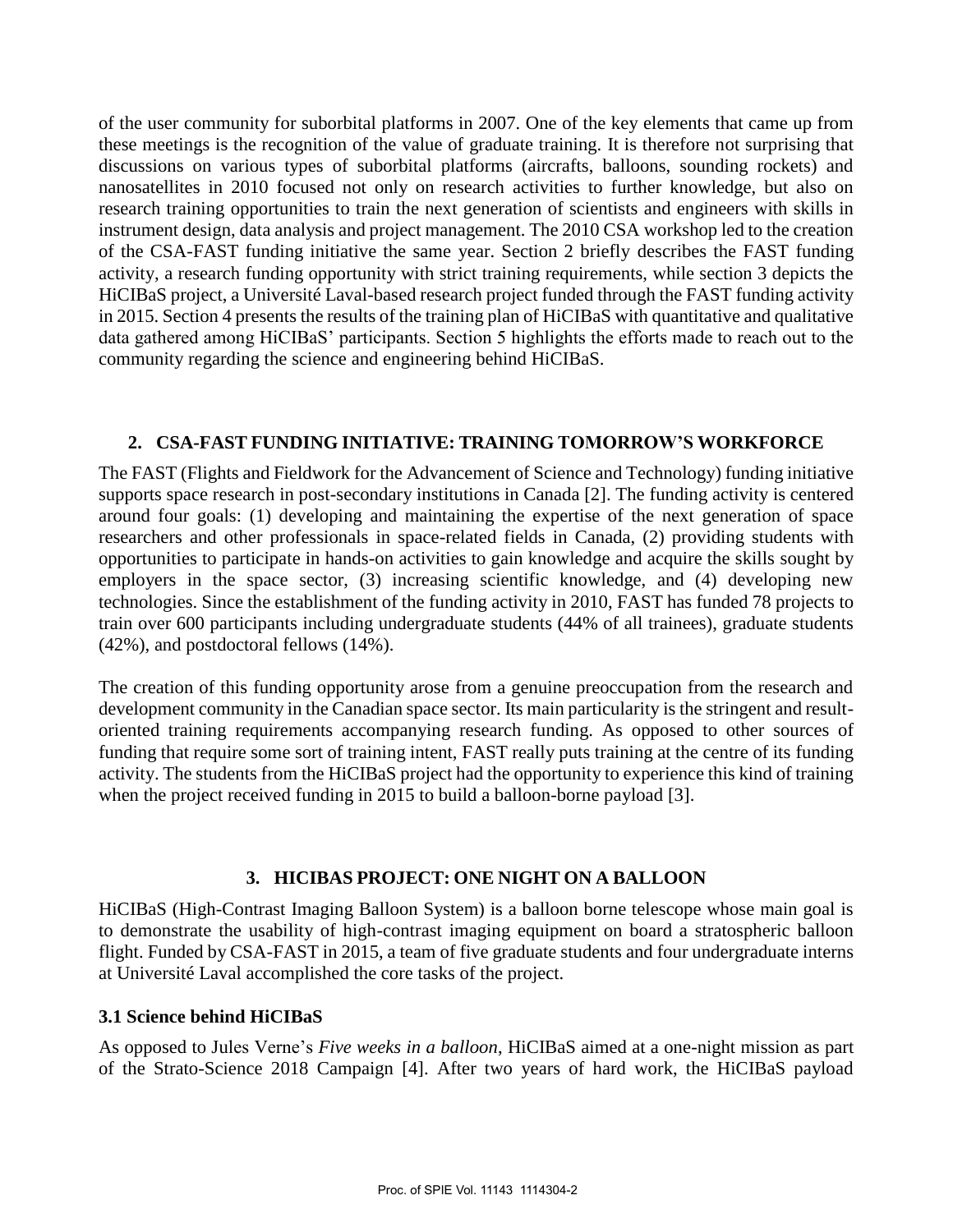launched from Timmins Stratospheric Balloon Base on August 25<sup>th</sup>, 2018 at 11:18 pm. The flight onboard the CNES gondola CARMEN provided 6.8 h of nighttime flight at an altitude of approximately 37 km. HiCIBaS was one of the seven experiments included in that flight.



Figure 1. HiCIBaS payload in the laboratory (left) and integrated in the gondola (right)

HiCIBaS is a research and development project that has five main scientific goals [5]:

- 1. Develop and test a new type of Low-Order WaveFront Sensor (LOWFS)
- 2. Develop and test a sub-milli-arcsecond-level pointing system
- 3. Gather data on and study high-altitude wavefront instabilities and errors
- 4. Test optical components (DM, Coronagraph) for future high contrast imaging missions
- 5. Fly the technology in space-like conditions

The complete system architecture and details can be seen at Figure 2. Although every scientific objective wasn't fully achieved at the end of the mission, a significant amount of the development work and on-ground testing required for all the systems was completed. Further to this, critical knowledge for the design of many of the systems was acquired towards the end of the mission that can, undoubtedly, be carried over to future designs of similar payloads. HiCIBaS' project is high-risk by nature. That is why the payload underwent several testing phases prior to the launch, including environmental and on-sky testing, The LOWFS was also tested at Observatoire du Mont-Mégantic for several nights [6].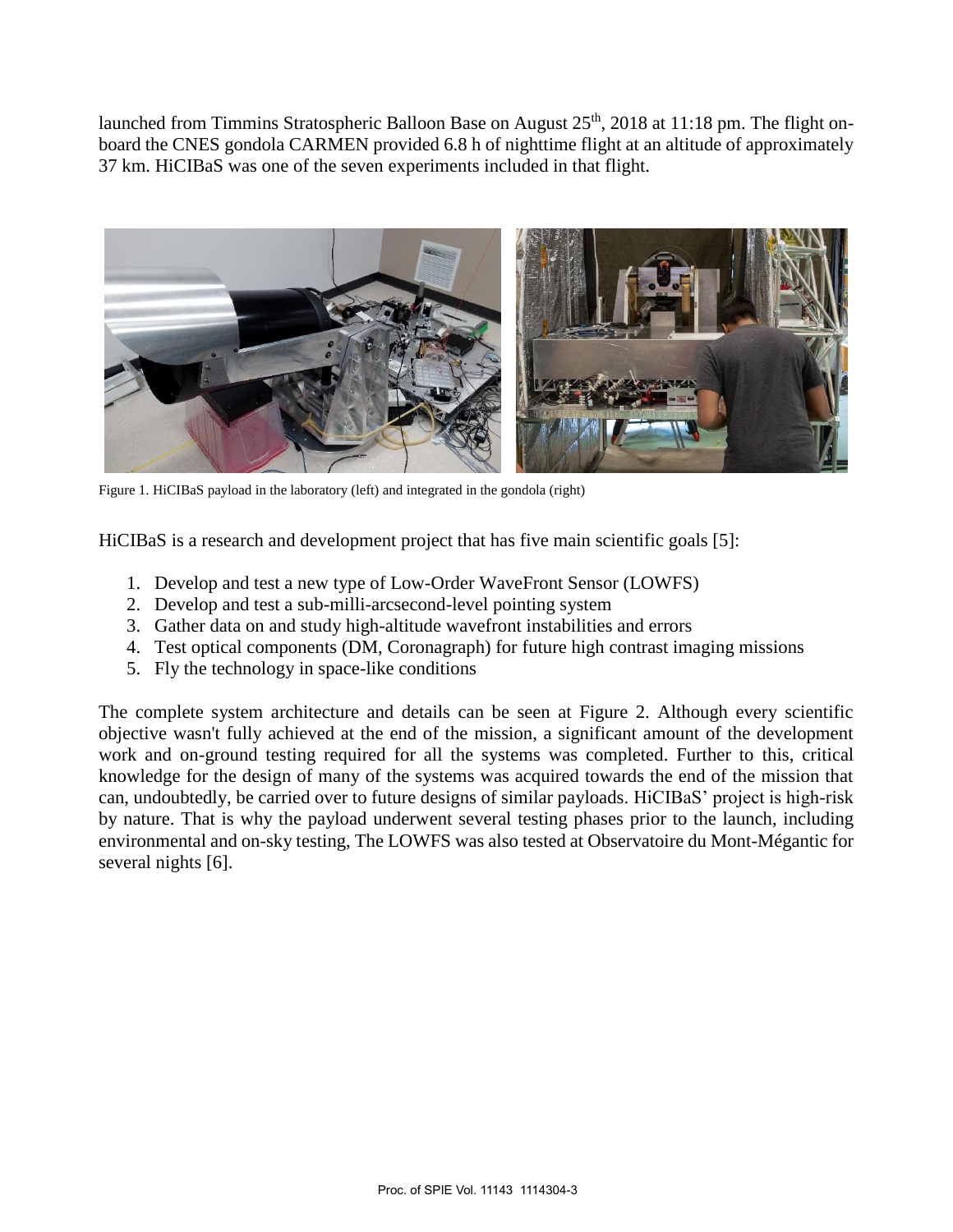

Figure 2. HiCIBaS systems schematic of the complete mission concept including the telescope and star tracker, the Low-Order WaveFront Sensor (LOWFS) and the DM arm that includes the deformable mirror, coronagraph and science camera [7].



Figure 3. HiCIBaS payload was tested several times before flight, including at the launch base (left). HiCIBaS' Canadian and Dutch teams in front of the gondola with auxiliary balloon on the runway right before launch (right).

### **3.2 An industrial and international collaboration for the benefits of trainees**

As part of its payload, HiCIBaS used two EMCCD cameras from a Canada-based company [7]. Not only did the mission allow to test instruments in space-like conditions, but it also provided fruitful interaction between trainees and industry professionals. Other industrial collaborations for specific components and tasks of the mission, such as the deformable mirror used in the high-contrast imaging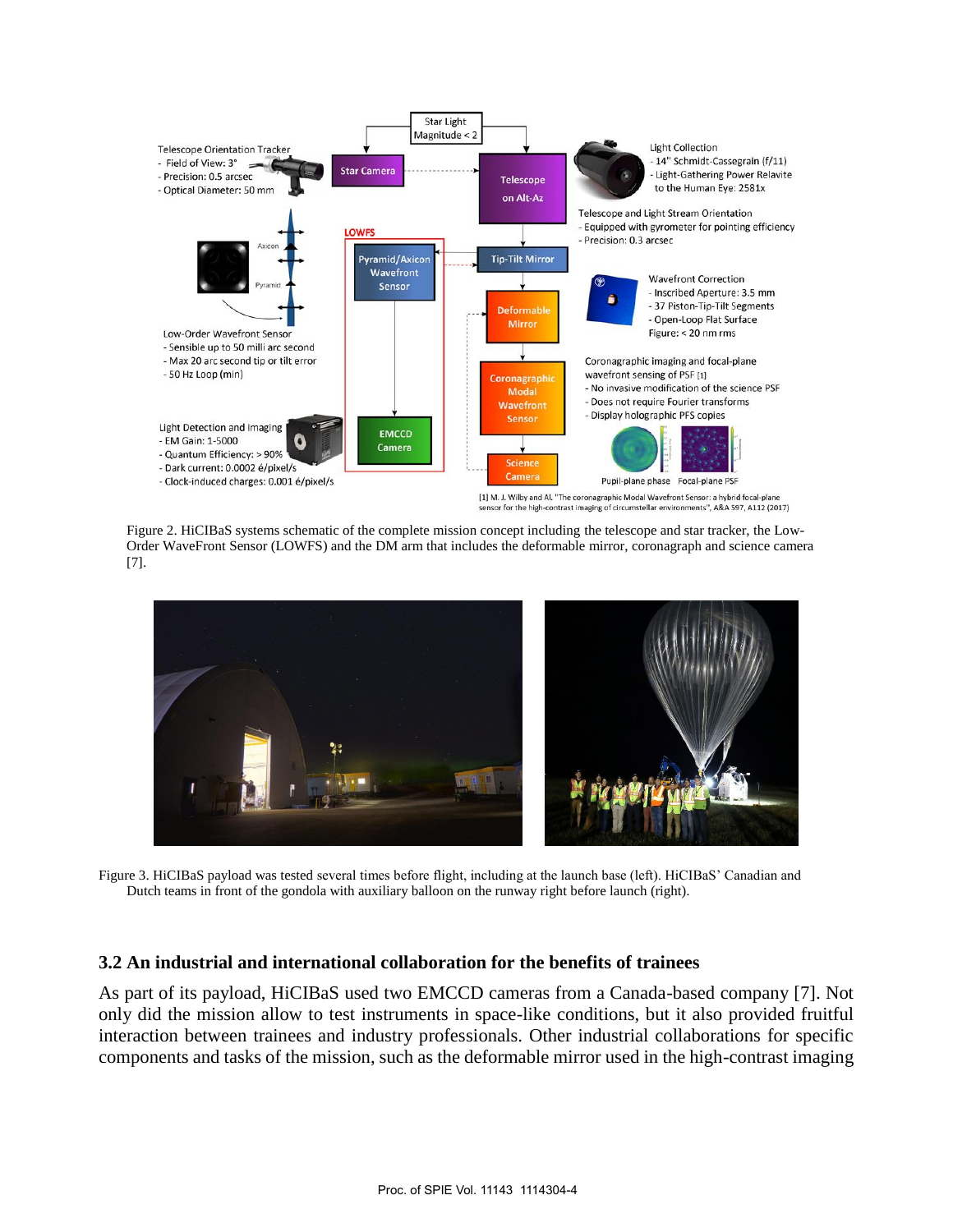arm, optomechanical design, and panoramic imaging to capture the launch, contributed to a rich learning environment for students.

HiCIBaS has also presented an opportunity for international collaborations with universities and organizations. The most significant is with the Netherlands (Universiteit Leiden, University of Groningen and SRON-Netherlands Institute for Space Research). In addition to an exchange of material (including a coronagraph for high-contrast imaging) and expertise, Dutch and Canadian students had the opportunity to visit the other institution's facilities for internships. Three Dutch students and a researcher also joined the Canadian team on the base before the launch, which was an opportunity for these students to get hands-on experience and to witness the launch of the project.

### **4. TRAINING PLAN AND OUTCOMES**

When applying for the CSA-FAST funding opportunity, the applicant is required to submit an exhaustive training plan. The proposed training plan included a research plan for each student, the possibility for co-supervision between PIs of the project depending on the research topic, recommended courses, participation in regular meetings with collaborators, relevant conferences to attend, annual information evaluation, and potential industrial or international internships. While the assessment of the quality of the training is not a current requirement for FAST recipients, we decided to conduct a formal survey among the project's five Université Laval graduate students to evaluate the efficiency of the training plan, and to verify if the HiCIBaS project was able to meet FAST training requirements.

### **4.1 HiCIBaS in relation to FAST, CSA, CNES and STRATOS**

When asked about which FAST objective (see section 2 for complete list) has been the most successfully accomplished by HiCIBaS project, students identified 'provide students with opportunities to participate in hands-on activities to gain knowledge and acquire the skills sought by employers in the space sector'. The launch has been identified has the ultimate highlight of the experience, and strongly contributed to the hands-on experience. The support of CSA and CNES personnel, and the STRATOS program and launch base were also mentioned as factors enhancing the learning and scientific experience.

### **4.2 Related training opportunities**

Students were asked to identify the training opportunities that were the most useful to them outside of the university. Participation in international conferences and summer schools were the most relevant experiences according to the team. Some of the students mentioned that training opportunities available earlier in the process would have guided their future work and helped them significantly. It is important to note that the international internships took place after the survey.

### **4.3 Acquiring new skills for the next step**

Students were also asked to evaluate their impression on specific statements related to technical expertise, soft skills and industry, with respect to their status before starting the HiCIBaS project.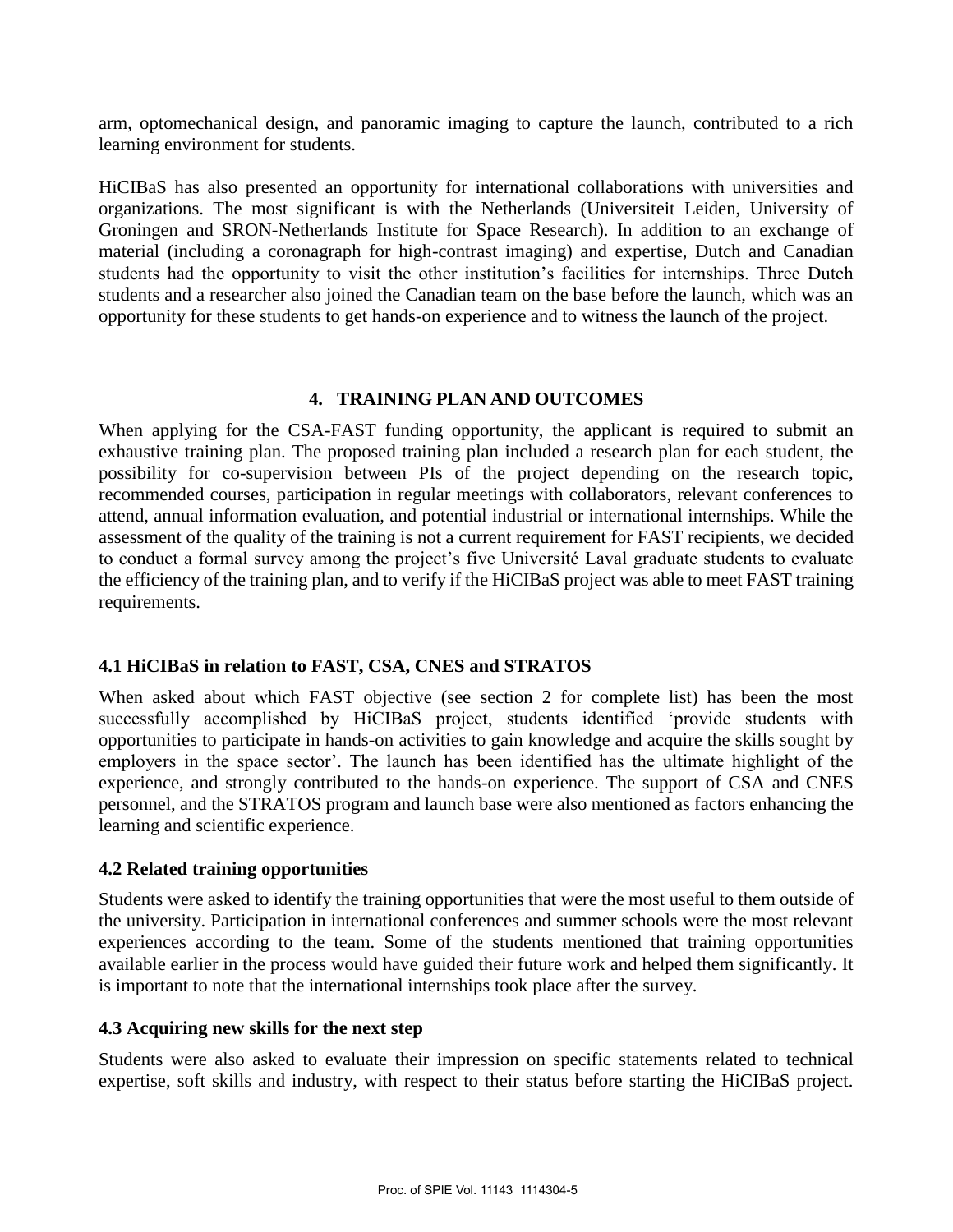Results are shown at Fig. 4. Students feel they are fully ready to enter the workforce or pursue another degree in graduate school. They also consider that they significantly improved their project management skills, leadership and communication skills.

Surprisingly, with all the technical work accomplished and hands-on experience, their confidence in their technical skills is among the lowest ranking in the survey. When asked if the mission succeeded in reaching all of the scientific goals outlined in section 3.1, the students mentioned that three objectives were fully completed, one was partially completed, and one was not completed. This perception of accomplishment of scientific objectives could explain why 'I master the technical aspects I worked on' and 'I trust my technical knowledge' have among the lowest scores in Fig. 4.



### **5. AN OPPORTUNITY TO REACH OUT TO FAMILY, FRIENDS, AND MORE**

Research not only provides a great training opportunity, it also allows to get in touch with the public and young people. It is not always an easy task. Research material, such as texts and graphics, is often not appropriate for the general public. However, the team felt that, considering the attractive longterm objective of exoplanet identification, the various fields of science and engineering addressed the project, the fun, and dynamic personality of the team, and the industry and international collaboration components, HiCIBaS was a great project to reach out to the public, both locally and internationally. We decided to invest efforts in selected areas to share the research and training experience and the science with a broader audience.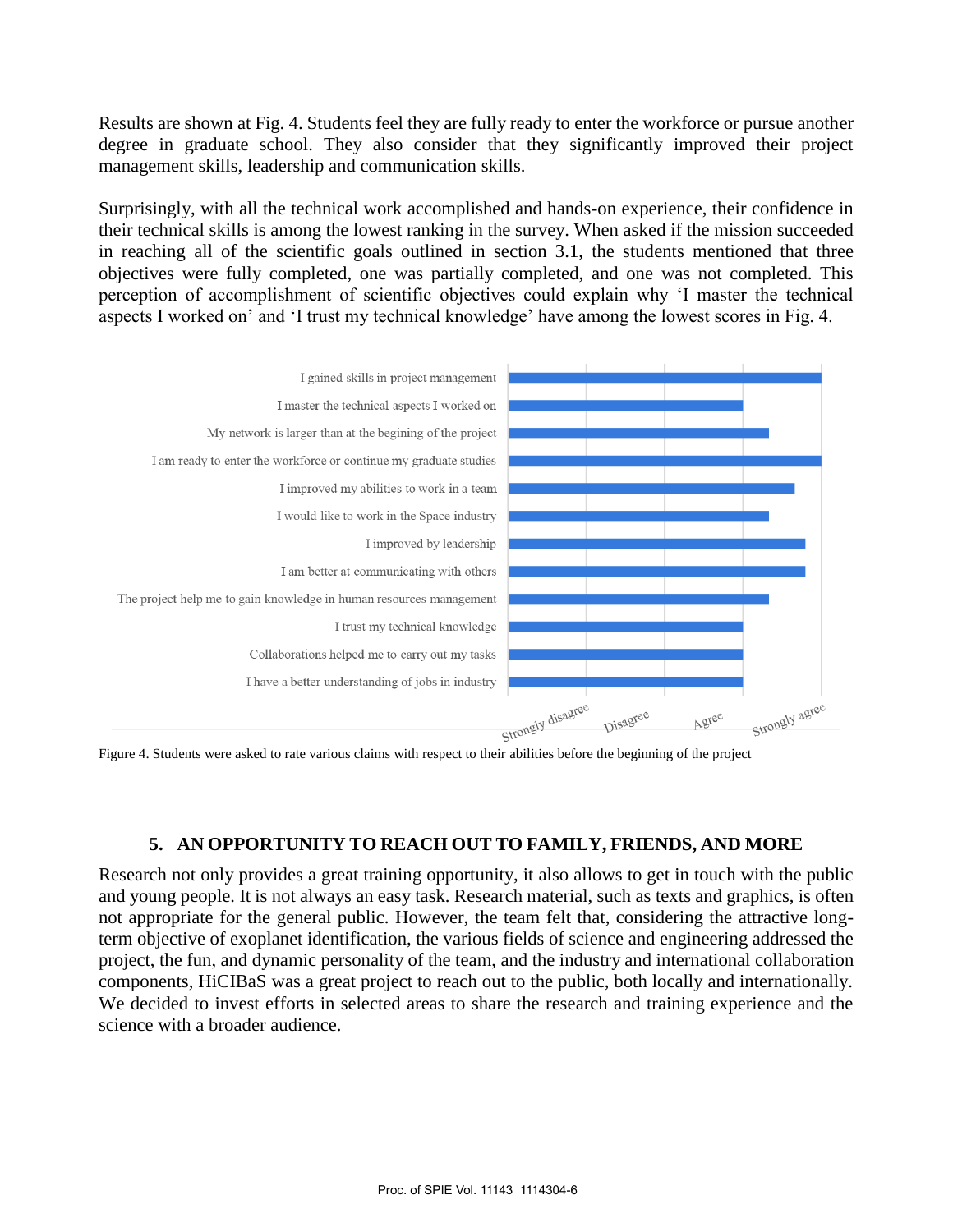We built a website with minimal information, and updated it monthly with news. We created a Facebook page and made regular publications in various forms: videos, graphics, student profiles, related news from the science world, pictures, updates on the project, information about partners, etc. By linking our content to other pages from partners and collaborators, we were able to reach more people and get more than 200 likes in the month prior to the launch. The material available from the Canadian Space Agency also made it easier for us to produce or adapt content. We also live-streamed the launch using our Facebook page. We used our network to enhance the visibility of the project among various audiences with articles in professional societies' journal and Facebook page, online medias such as Futura-Science, local newspapers, SETI Institute website, local research centre websites and university news. We also worked with the university's communications services and CSA to increase the efficiency of our outreach efforts.

#### **6. CONCLUSION**

The stringent and result-oriented training requirements of the Canadian Space Agency FAST funding activity ensure that research funding is used to further knowledge, and also to train the next generation of scientists and engineers. The HiCIBaS project, funded by FAST in 2015, is a great example of how industry, universities and funding agencies can work together to provide a relevant hands-on educational experience for students and train tomorrow's workforce. The retrospective survey completed after the project by the five graduate students who led the project at Université Laval showed that not only did the project meet the FAST requirements in terms of training, but that the students felt they were ready for the next step in their career.

#### **7. REFERENCES**

- [1] J. Burchill, A. Higgins, D. Hudak, A. Moffat, B. Natterfield, K. A. Walker, J. Halliwell and L. Beauchamp, "2010 Workshop on Suborbital Platforms and Nanosatellites Report," Canadian Space Agency, St-Hubert, 2010.
- [2] CSA, "About the FAST funding initiative," 14 03 2019. [Online]. Available: http://www.asccsa.gc.ca/eng/funding-programs/programs/fast/about.asp. [Accessed 22 04 2019].
- [3] HiCIBaS, "HiCIBaS Balloon-borne mission," Université Laval, 01 10 2018. [Online]. Available: http://hicibas.copl.ulaval.ca/. [Accessed 22 04 2019].
- [4] CSA, "Strato-Science 2018 campaign," 08 11 2018. [Online]. Available: http://www.asccsa.gc.ca/eng/sciences/balloons/campaign-2018.asp. [Accessed 22 04 2019].
- [5] O. Côté, G. Allain, D. Brousseau, M.-P. Lord, S. Ouahbi, M. Ouellet, D. Patel, S. Thibault, C. Vallée, R. Belikov, E. Bendek, C. Blain, C. Bradley, O. Daigle, C. de Jong, D. Doelman, R. Doyon, F. Grandmont, M. Helmbrecht, M. Kenworthy, D. Lafrenière, F. Marchis, C. Marois, S. Montminy, F. Snik, G. Vasisht, J.-P. Véran and P. Vincent, "A precursor mission to high contrast imaging balloon system," in *Proc. SPIE 10702, Ground-based and Airborne Instrumentation for Astronomy VII; 1070248* , 2018.